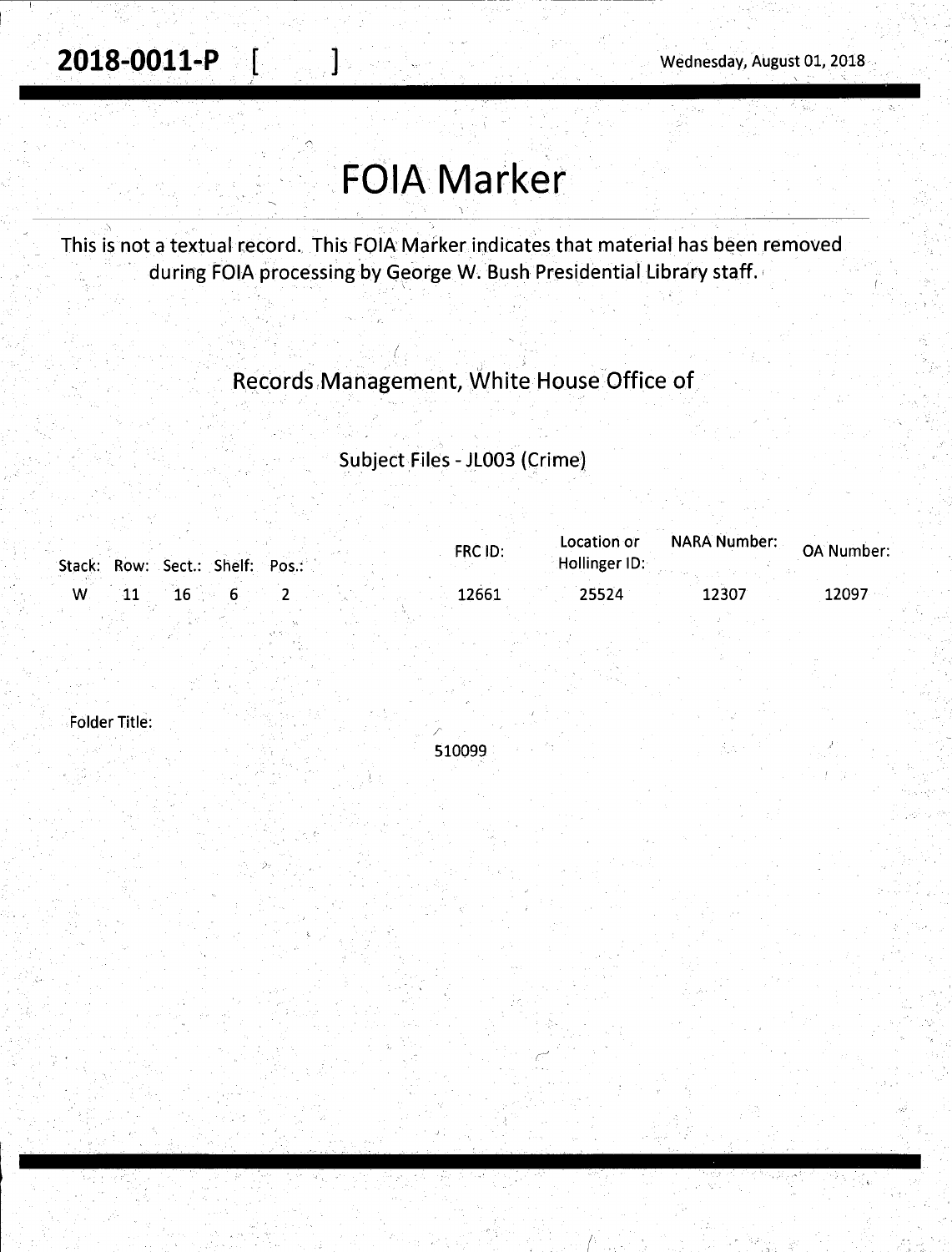## Withdrawn/Redacted Material Number 2014 The George W. Bush Library

| <b>DOCUMENT</b><br>NO.                    | <b>FORM</b>                                                                        | <b>SUBJECT/TITLE</b>                                                                                                                                                                                                                                                                                                                                                                                                                                                                                                                                                                                                                                                                                                                                                                                                                                                                                                                                                                                                                                                                                                                     | <b>PAGES</b> | <b>DATE</b>      | <b>RESTRICTION(S)</b> |
|-------------------------------------------|------------------------------------------------------------------------------------|------------------------------------------------------------------------------------------------------------------------------------------------------------------------------------------------------------------------------------------------------------------------------------------------------------------------------------------------------------------------------------------------------------------------------------------------------------------------------------------------------------------------------------------------------------------------------------------------------------------------------------------------------------------------------------------------------------------------------------------------------------------------------------------------------------------------------------------------------------------------------------------------------------------------------------------------------------------------------------------------------------------------------------------------------------------------------------------------------------------------------------------|--------------|------------------|-----------------------|
| 001                                       | Memorandum                                                                         | DOJ March 18, 2002 Criminal Investigation Search - To:<br>Record - From: Tom Taggart                                                                                                                                                                                                                                                                                                                                                                                                                                                                                                                                                                                                                                                                                                                                                                                                                                                                                                                                                                                                                                                     |              | 03/20/2002 P5;   |                       |
| 002                                       | Email                                                                              | Memo for the Record 2002/03/20 Search - To: Wandra<br>Simpson - From: Hugh Taggart                                                                                                                                                                                                                                                                                                                                                                                                                                                                                                                                                                                                                                                                                                                                                                                                                                                                                                                                                                                                                                                       |              | $03/20/2002$ P5; |                       |
| 003                                       | Memorandum                                                                         | Attached Memorandum and Cooperation - To: Office of<br>Executive Clerk, et al. - From: Harriet Miers                                                                                                                                                                                                                                                                                                                                                                                                                                                                                                                                                                                                                                                                                                                                                                                                                                                                                                                                                                                                                                     | 1            | 03/18/2002       | P5;                   |
| 004                                       | Memorandum                                                                         | Cooperation with Department of Justice Criminal<br>Investigation - To: Personnel in the White House Office,<br>et al. - From: Timothy Flanigan                                                                                                                                                                                                                                                                                                                                                                                                                                                                                                                                                                                                                                                                                                                                                                                                                                                                                                                                                                                           |              | 03/18/2002       | P5:                   |
| 005                                       | Form                                                                               | Certification                                                                                                                                                                                                                                                                                                                                                                                                                                                                                                                                                                                                                                                                                                                                                                                                                                                                                                                                                                                                                                                                                                                            |              | 03/20/2002       | PS                    |
| 006                                       | Handwritten Note                                                                   | [Notes]                                                                                                                                                                                                                                                                                                                                                                                                                                                                                                                                                                                                                                                                                                                                                                                                                                                                                                                                                                                                                                                                                                                                  |              | 03/20/2002       | P5:                   |
| <b>FOLDER TITLE:</b><br>510099<br>FRC ID: | Subject Files - JL003 (Crime)                                                      |                                                                                                                                                                                                                                                                                                                                                                                                                                                                                                                                                                                                                                                                                                                                                                                                                                                                                                                                                                                                                                                                                                                                          |              |                  |                       |
| 12661                                     |                                                                                    |                                                                                                                                                                                                                                                                                                                                                                                                                                                                                                                                                                                                                                                                                                                                                                                                                                                                                                                                                                                                                                                                                                                                          |              |                  |                       |
|                                           | Presidential Records Act - [44 U.S.C. 2204(a)]                                     | <b>RESTRICTION CODES</b>                                                                                                                                                                                                                                                                                                                                                                                                                                                                                                                                                                                                                                                                                                                                                                                                                                                                                                                                                                                                                                                                                                                 |              |                  |                       |
|                                           | financial information [(a)(4) of the PRA]<br>personal privacy $[(a)(6)$ of the PRA | Freedom of Information Act - [5 U.S.C. 552(b)]<br>P1 National Security Classified Information [(a)(1) of the PRA]<br>$b(1)$ National security classified information $[(b)(1)$ of the FOIA]<br>P2 Relating to the appointment to Federal office [(a)(2) of the PRA]<br>b(2) Release would disclose internal personnel rules and practices of<br>P3 Release would violate a Federal statute $( \bf{a} ) (3)$ of the PRA]<br>an agency $[(b)(2)$ of the FOIA]<br>P4 Release would disclose trade secrets or confidential commercial or<br>$b(3)$ Release would violate a Federal statute $(6)(3)$ of the FOIA]<br>b(4) Release would disclose trade secrets or confidential or financial<br>P5 Release would disclose confidential advice between the President<br>information $($ b $)($ 4 $)$ of the FOIA $\vert$<br>and his advisors, or between such advisors [a)(5) of the PRA]<br>b(6) Release would constitute a clearly unwarranted invasion of<br>P6 Release would constitute a clearly unwarranted invasion of<br>personal privacy $(1)(6)$ of the FOIA]<br>b(7) Release would disclose information compiled for law enforcement |              |                  |                       |
| 2201(3).<br>Deed of Gift Restrictions     |                                                                                    | purposes $[(b)(7)$ of the FOIA<br>PRM. Personal record misfile defined in accordance with 44 U.S.C.<br>b(8) Release would disclose information concerning the regulation of<br>financial institutions $(6)(8)$ of the FOIA]<br>b(9) Release would disclose geological or geophysical information<br>concerning wells $[(b)(9)$ of the FOIA]                                                                                                                                                                                                                                                                                                                                                                                                                                                                                                                                                                                                                                                                                                                                                                                              |              |                  |                       |
| security information.<br>of gift.         |                                                                                    | A. Closed by Executive Order 13526 governing access to national<br><b>Records Not Subject to FOIA</b><br>B. Closed by statute or by the agency which originated the document.<br>Court Sealed - The document is withheld under a court seal and is not subject to<br>C. Closed in accordance with restrictions contained in donor's deed<br>the Freedom of Information Act.                                                                                                                                                                                                                                                                                                                                                                                                                                                                                                                                                                                                                                                                                                                                                              |              |                  |                       |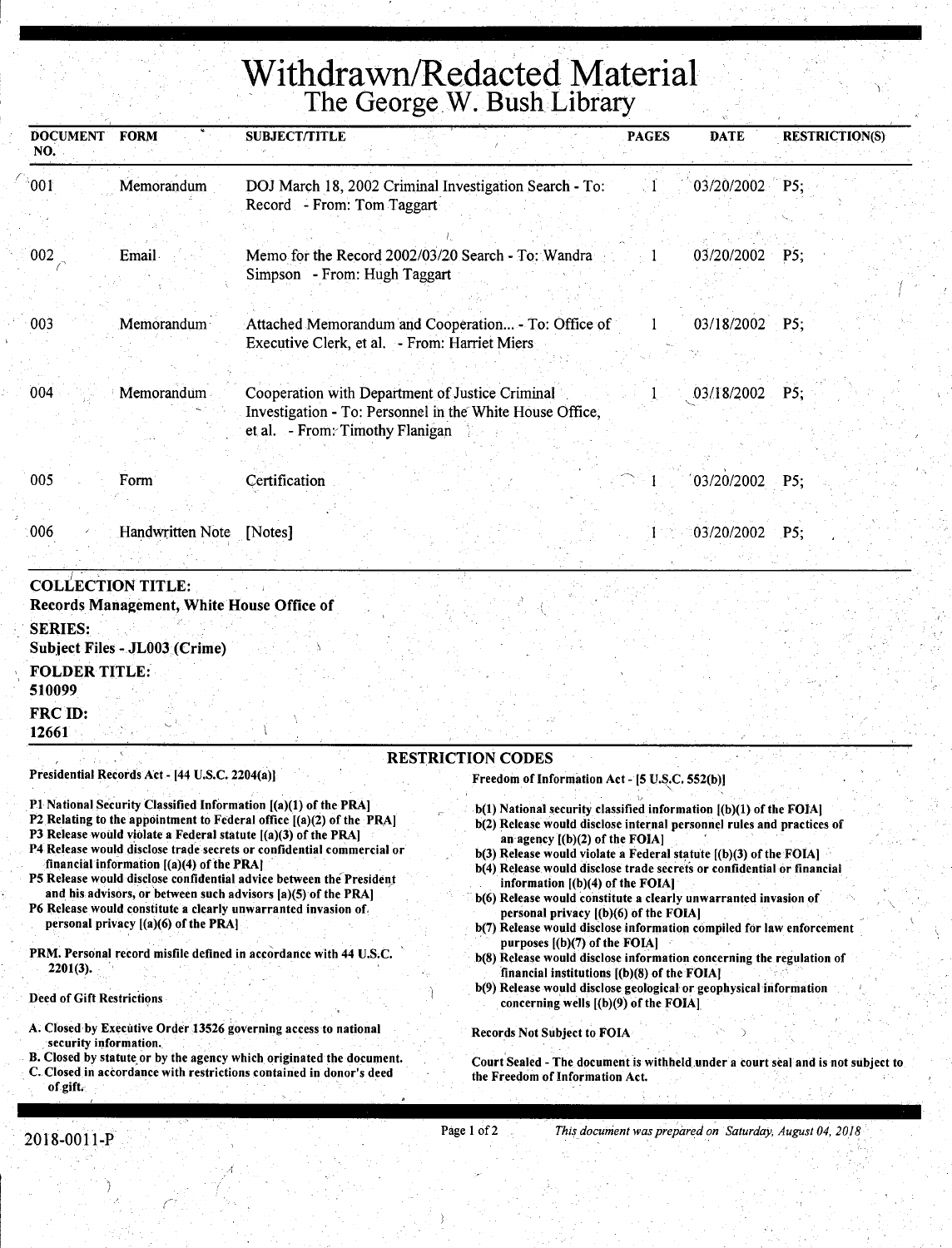## **Withdrawn/Redacted Material**  The George W. Bush Library

| <b>DOCUMENT</b><br>NO. | <b>FORM</b>       | <b>SUBJECT/TITLE</b>                                                                                        | <b>PAGES</b> | <b>DATE</b> | <b>RESTRICTION(S)</b> |
|------------------------|-------------------|-------------------------------------------------------------------------------------------------------------|--------------|-------------|-----------------------|
| $^{\circ}007$          | Memorandum        | Cooperation with Department of Justice Criminal<br>Investigation - To: Personnel in the White House Office, |              | 03/18/2002  | P5:                   |
|                        |                   | et al. - From: Timothy Flanigan                                                                             |              |             |                       |
| 008                    | Email             | Administrative Alert: Department of Justice                                                                 |              | 03/18/2002  | P5:                   |
|                        |                   | Investigation - To: All WHO Users, et al. - From:<br>PostMaster                                             |              |             |                       |
| 009                    | Email             | Administrative Alert: Department of Justice                                                                 |              | 03/18/2002  | P5:                   |
|                        |                   | Investigation - To: All WHO Users, et al. - From:<br>PostMaster                                             |              |             |                       |
|                        |                   |                                                                                                             |              |             |                       |
| $ 010\rangle$          | Database Printout | [Inventory Sheets]                                                                                          | h            | N.D.        | PS;                   |

| <b>COLLECTION TITLE:</b><br>Records Management, White House Office of |                          |                                                |  |
|-----------------------------------------------------------------------|--------------------------|------------------------------------------------|--|
| <b>SERIES:</b><br>Subject Files - JL003 (Crime)                       |                          |                                                |  |
| <b>FOLDER TITLE:</b><br>510099                                        |                          |                                                |  |
| FRC ID:<br>12661                                                      |                          |                                                |  |
| Presidential Records Act - [44 U.S.C. 2204(a)]                        | <b>RESTRICTION CODES</b> | Freedom of Information Act - 15 U.S.C. 552(b)] |  |

- Pl National Security Classified Information [(a)(1) of the PRA]
- .P2 Relating to the appointment to Federal office [(a)(2) of the PRAJ

~

- P3 Release would violate a Federal statute [(a)(3) of the PRAJ
- P4 Release would disclose trade secrets or confidential commercial or financial information [(a)(4) of the PRA]
- P5 Release would disclose confidential advice between the President and his advisors, or between such advisors [a)(5) of the PRA)
- P6 Release would constitute a clearly unwarranted invasion of personal privacy  $[(a)(6)$  of the PRA]
- PRM. Personal record misfile defined in accordance with 44 U.S.C. 2201(3).

#### Deed of Gift Restrictions

 $\mathbb{I}$ '

- A. Closed by Executive Order 13526 governing access to national security information.
- B. Closed by statute or by the agency which originated the document. C. Closed in accordance with restrictions contained in donor's deed of gift.

)

#### Freedom of Information Act - (5 U.S.C. 552(b)J

- b(l) National security classified information ((b)(l) of the FOIAJ
- b(2) Release would disclose internal personnel rules and practices of an agency  $[(b)(2)$  of the FOIA]

 $\lambda$ 

- b(3) Release would violate a Federal statute  $[(b)(3)$  of the FOIA]
- b(4) Release would disclose trade secrets or confidential or financial  $information (b)(4) of the FOIA$
- b(6) Release would constitute a clearly unwarranted invasion of personal privacy [(b)(6) of the FOIAJ
- b(7) Release would disclose information compiled for law enforcement purposes  $[(b)(7)$  of the FOIA]
- b(8) Release would disclose information concerning the regulation of financial institutions  $[(b)(8)$  of the FOIA]
- b(9) Release would disclose geological or geophysical information concerning wells  $[(b)(9)$  of the FOIA]

#### Records Not Subject to FOIA

Court Sealed -The document is withheld under a court seal and is not subject to the Freedom of Information Act.

#### Page 2 of 2<sup>2</sup> *This document was prepared on Saturday, August 04, 2018*  $\epsilon$  ) in the interaction of  $J$  , and the set of  $\mathcal{A}_i$  and  $\mathcal{A}_j$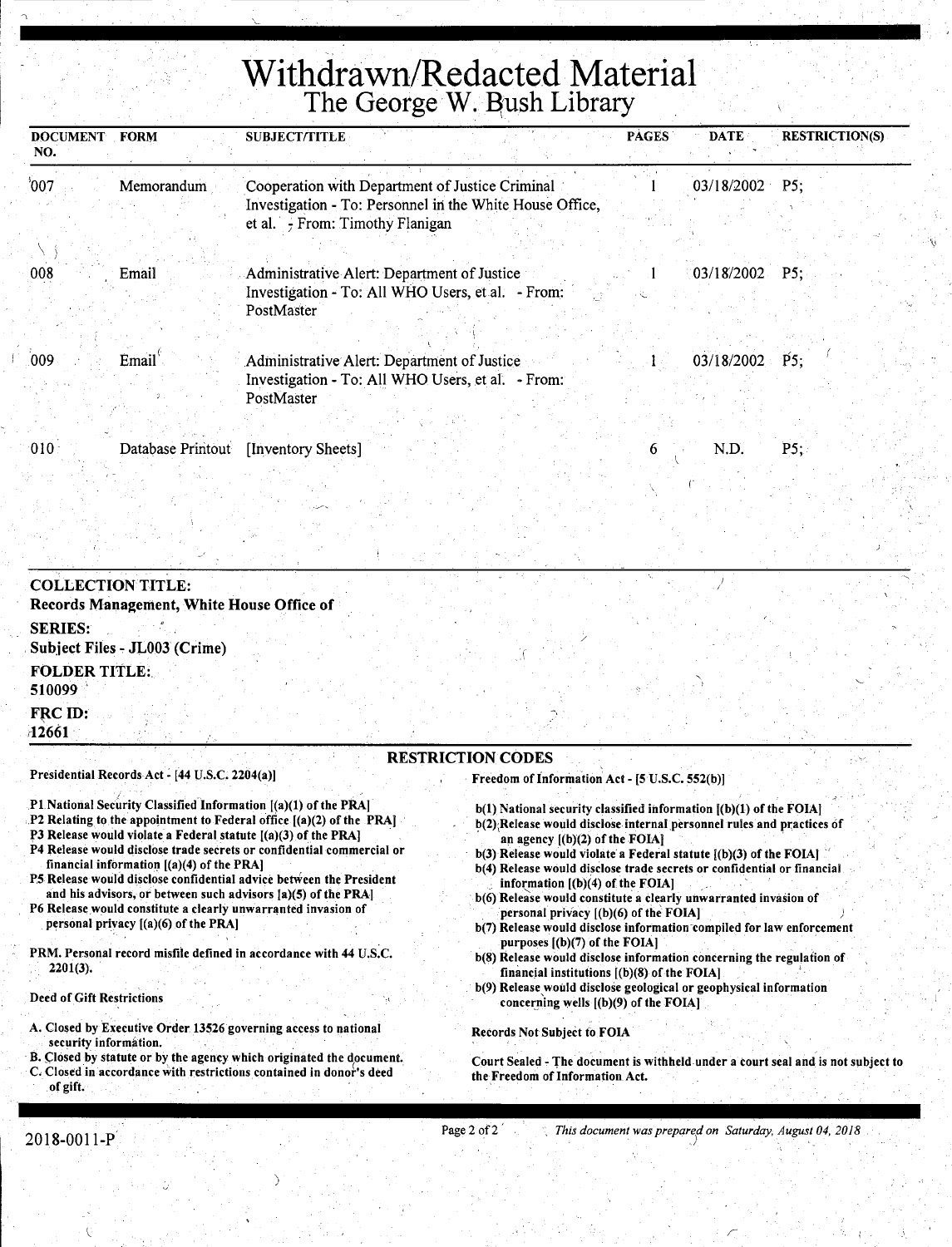| SUBJECT/TITLE<br><b>FORM</b> |                                                                       | <b>PAGES</b> | <b>RESTRICTION(S)</b><br><b>DATE</b> |  |
|------------------------------|-----------------------------------------------------------------------|--------------|--------------------------------------|--|
|                              |                                                                       |              |                                      |  |
| Memorandum                   | DOJ March 18, 2002 Criminal Investigation Search - To: Record - From: |              | $03/20/2002$ P5;                     |  |
| Tom Taggart                  |                                                                       |              |                                      |  |

### This marker identifies the original location of the withdrawn item listed above. For a complete list of items withdrawn from this folder, see the Withdrawal/Redaction Sheet at the front of the folder.

| <b>COLLECTION:</b>                             |                               |                                                |  |
|------------------------------------------------|-------------------------------|------------------------------------------------|--|
| Records Management, White House Office of      |                               |                                                |  |
| <b>SERIES:</b>                                 |                               |                                                |  |
| Subject Files - JL003 (Crime)                  |                               |                                                |  |
| <b>FOLDER TITLE:</b><br>510099                 |                               |                                                |  |
| <b>FRC ID:</b>                                 | <b>FOIA IDs and Segments:</b> |                                                |  |
| 12661                                          | $2018 - 0011 - P$             |                                                |  |
| OA Num.:<br>12097                              |                               |                                                |  |
| NARA Num.:<br>12307                            |                               |                                                |  |
|                                                |                               |                                                |  |
| Presidential Records Act - [44 U.S.C. 2204(a)] | <b>RESTRICTION CODES</b>      | Freedom of Information Act - [5 U.S.C. 552(b)] |  |

- Pl National Security Classified Information [(a)(l) of the PRA]
- P2 Relating to the appointment to Federal office [(a)(2) of the PRA]
- P3 Release would violate a Federal statute [(a)(3) of the PRA)
- P4 Release would disclose trade secrets or confidential commercial or financial information  $[(a)(4)$  of the PRA]
- P5 Release would disclose confidential advise between the President and his advisors, or between such advisors [a)(S) of the PRA)
- P6 Release would constitute a clearly unwarranted invasion of personal privacy [(a)(6) of the PRA)
- PRM. Personal record misfile defined in accordance with 44 U.S.C.  $2201(3)$ .
- Deed of Gift Restrictions
- A. Closed by Executive Order 13526 governing access to national security information.
- B; Closed by statute or by the agency which originated the document.
- C. Closed in accordance with restrictions contained in donor's deed of gift.
- 
- b(l) National security classified information [(b)(l) of the FOIA) b(2) Release would disclose internal personnel rules and practices of
- an agency  $[(b)(2)$  of the FOIA]
- b(3) Release would violate a Federal statute [(b)(3) of the FOIA)
- b(4) Release would disclose trade secrets or confidential or financial information  $[(b)(4)$  of the FOIA]
- b(6) Release would constitute a clearly unwarranted invasion of personal privacy [(b)(6) of the FOIA]
- b(7) Release would disclose information compiled for law enforcement purposes [(b)(7) of the FOIA) \
- b(8) Release would disclose information concerning the regulation of financial institutions.  $[(b)(8)$  of the FOIA]
- b(9) Release would disclose geological or geophysical information concerning wells  $[(b)(9)$  of the FOIA]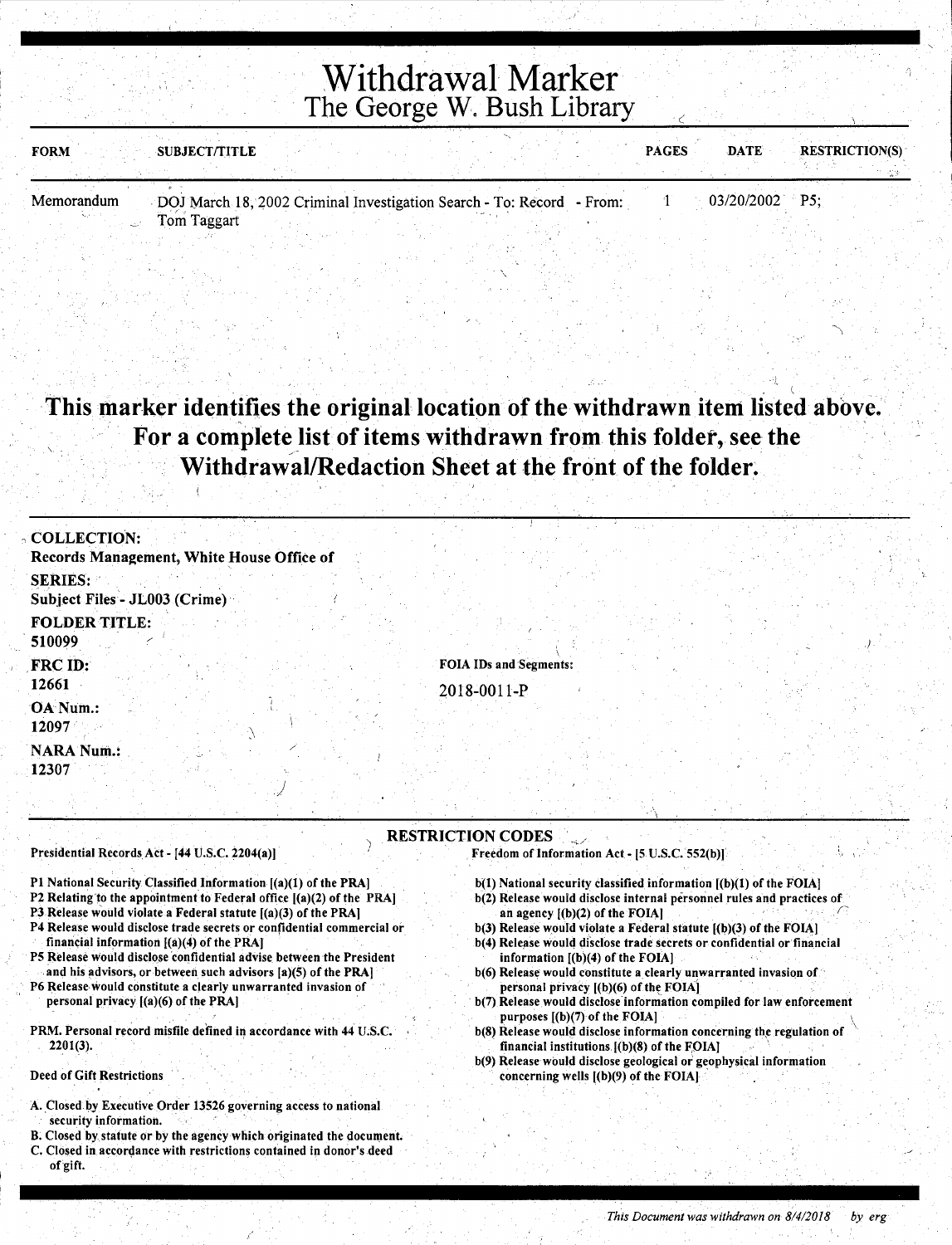| <b>FORM</b> | <b>SUBJECT/TITLE</b>                                               |  | <b>PAGES</b> | <b>DATE</b>      | <b>RESTRICTION(S)</b> |
|-------------|--------------------------------------------------------------------|--|--------------|------------------|-----------------------|
|             |                                                                    |  |              |                  |                       |
| Email       | Memo for the Record 2002/03/20 Search - To: Wandra Simpson - From: |  |              | $03/20/2002$ P5: |                       |
|             | Hugh Taggart                                                       |  |              |                  |                       |
|             |                                                                    |  |              |                  |                       |

### This marker identifies the original location of the withdrawn item listed above. **For a complete list of items withdrawn from this folder, see the**  Withdrawal/Redaction Sheet at the front of the folder.

| <b>COLLECTION:</b>                        |
|-------------------------------------------|
| Records Management, White House Office of |
|                                           |
| <b>SERIES:</b>                            |
| Subject Files - JL003 (Crime)             |
| <b>FOLDER TITLE:</b>                      |
|                                           |
| 510099                                    |
| FOIA IDs and Segments:<br>FRC ID:         |
| 12661                                     |
| 2018-0011-P                               |
| OA Num.:                                  |
| 12097                                     |
| <b>NARA Num.:</b>                         |
| 12307                                     |
|                                           |
|                                           |
|                                           |
| <b>RESTRICTION CODES</b>                  |

Presidential Records Act - [44 U.S.C. 2204(a)]

\

- .,Pl National Security Classified Information [(a)(l) of the PRAJ
- P2 Relating to the appointment to Federal office [(a)(2) of the PRAJ
- P3 Release would violate a Federal statute [(a)(3) of the PRAJ
- P4 Release would disclose trade secrets or confidential commercial or financial information [(a)(4) of the PRAJ
- P5 Release would disclose confidential advise between the President . and his advisors, or between such advisors [a)(5) of the PRAJ
- P6 Release would constitute a clearly unwarranted invasion of personal privacy  $[(a)(6)$  of the PRA]
- .PRM. Personal record misfile defined in accordance with 44 U.S.C. 2201(3).

Deed of Gift Restrictions

/

- A. Closed by Executive Order 13526 governing access to national security information.
- B.Closed by statute.or by the agency which originated the document.
- C. Closed in accordance with restrictions contained in donor's deed of gift.

 $b(1)$  National security classified information  $[(b)(1)$  of the FOIA] b(2) Release would disclose internal personnel rules and practice's of

Freedom of Information Act - [5 U.S.C. 552(b)]

- an agency  $[(b)(2)$  of the FOIA] b(3) Release would violate a Federal statute [(b)(3) of the FOIAJ
- b(4) Release would disclose trade secrets or confidential or financial ·information [(b)(4) of the FOIAJ
- b(6) Release would constitute a clearly unwarranted invasion of personal privacy [(b)(6) of the FOIA]
- b(7) Release would disclose information compiled for law enforcement purposes [(b)(7) of the FOIAJ
- b(8) Release would disclose information concerning the regulation of financial institutions [(b)(8) of the FOIAJ.
- b(9) Release would disclose geological or geophysical information concerning wells [(b)(9) of the FOIAJ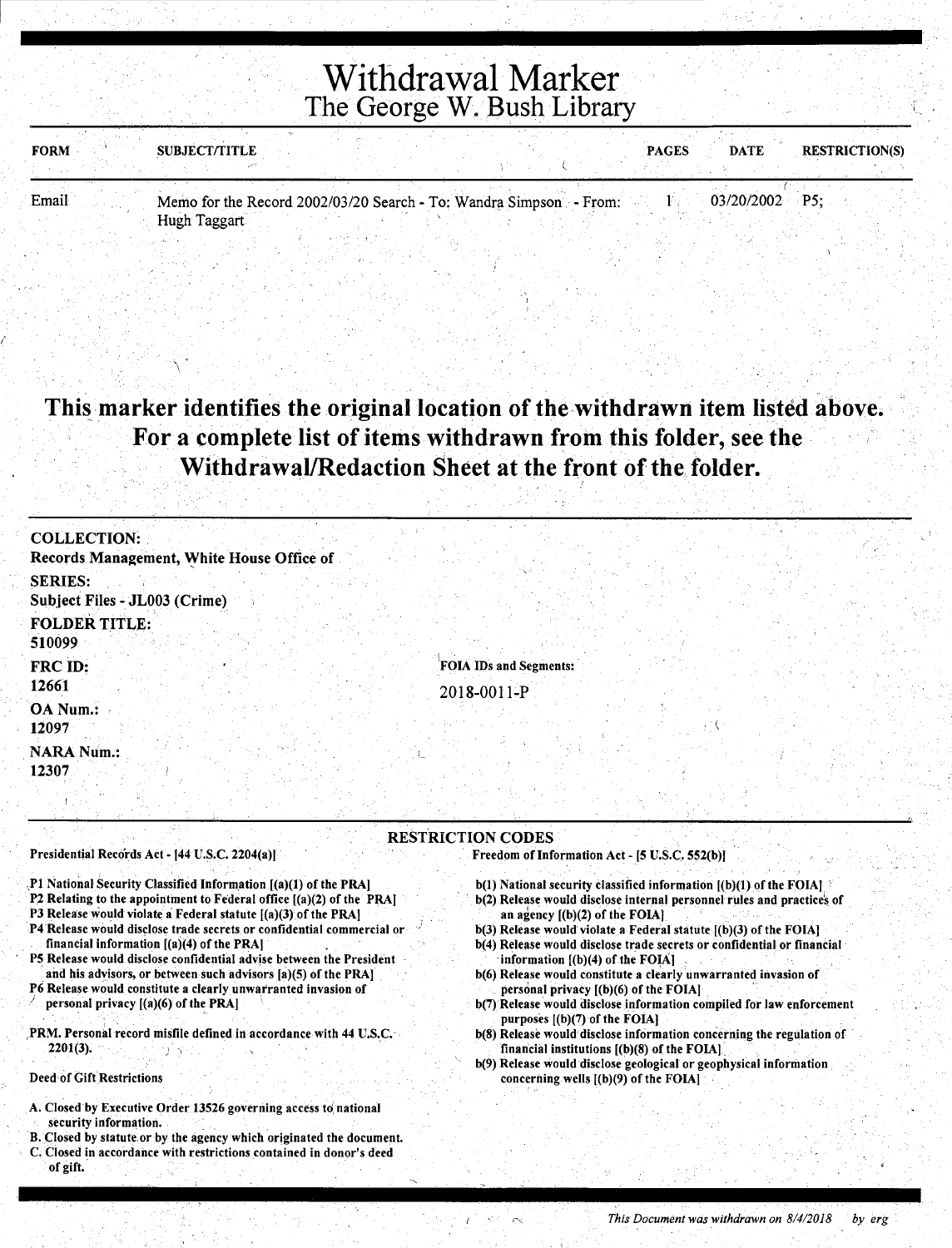| <b>FORM</b> | <b>SUBJECT/TITLE</b>                                                 |  | <b>PAGES</b> | <b>DATE</b>      | <b>RESTRICTION(S)</b> |
|-------------|----------------------------------------------------------------------|--|--------------|------------------|-----------------------|
|             |                                                                      |  |              |                  |                       |
| Memorandum  | Attached Memorandum and Cooperation - To: Office of Executive Clerk, |  |              | $03/18/2002$ P5; |                       |
|             | et al. - From: Harriet Miers                                         |  |              |                  |                       |

### This marker identifies the original location of the withdrawn item listed above. For a complete list of items withdrawn from this folder, see the Withdrawal/Redaction Sheet at the front of the folder.

| <b>COLLECTION:</b>                        |                               |
|-------------------------------------------|-------------------------------|
| Records Management, White House Office of |                               |
| <b>SERIES:</b>                            |                               |
| Subject Files - JL003 (Crime)             |                               |
| <b>FOLDER TITLE:</b><br>510099            |                               |
| FRC ID:                                   | <b>FOIA IDs and Segments:</b> |
| 12661                                     | 2018-0011-P                   |
| OA Num.:<br>12097                         |                               |
| <b>NARA Num.:</b>                         |                               |
| 12307                                     |                               |

RESTRICTION CODES

#### Presidential Records Act - [44 U.S.C. 2204(a))

- Pl National Security Classified Information [(a)(l) of the PRA)
- P2 Relating to the appointment to Federal office [(a)(2) of the PRA)
- P3 Release would violate a Federal statute  $[(a)(3)$  of the PRA]
- P4 Release would disclose trade secrets or confidential commercial or financial information  $[(a)(4)$  of the PRA]
- P5 Release would disclose confidential advise between the President and his advisors, or between such advisors [a)(5) of the PRA]
- P6 Release would constitute a clearly unwarranted invasion of personal privacy [(a)(6) of the PRA)
- PRM. Personal record misfile defined in accordance with 44 U.S.C. 2201(3).

#### Deed of Gift Restrictions

}

- A. Closed by Executive Order 13526 governing access to national security information.
- B. Closed by statute or by the agency which originated the document. C. Closed in accordance with restrictions contained in donor's deed of gift. So shink with the second state of the second condition of the state of the state second state  $\lambda$

 $b(1)$  National security classified information  $[(b)(1)$  of the FOIA]

Freedom of Information Act - [5 U.S.C. 552(b)]

- b(2) Release would disclose internal personnel rules and practices of an agency [(b)(2) of the FOIA)
- b(3) Release would violate a Federal statute  $[(b)(3)$  of the FOIA]
- b(4) Release would disclose trade secrets or confidential or financial information  $[(b)(4)$  of the FOIA]
- b(6) Release would constitute a clearly unwarranted invasion of personal privacy [(b)(6) of the FOIAJ
- b(7) Release would disclose information compiled for law enforcement. purposes  $[(b)(7)$  of the FOIA]
- b(8) Release would disclose information concerning the regulation of financial institutions  $[(b)(8)$  of the FOIA]
- b(9) Release would disclose geological or geophysical information . concerning wells  $[(b)(9)$  of the FOIA]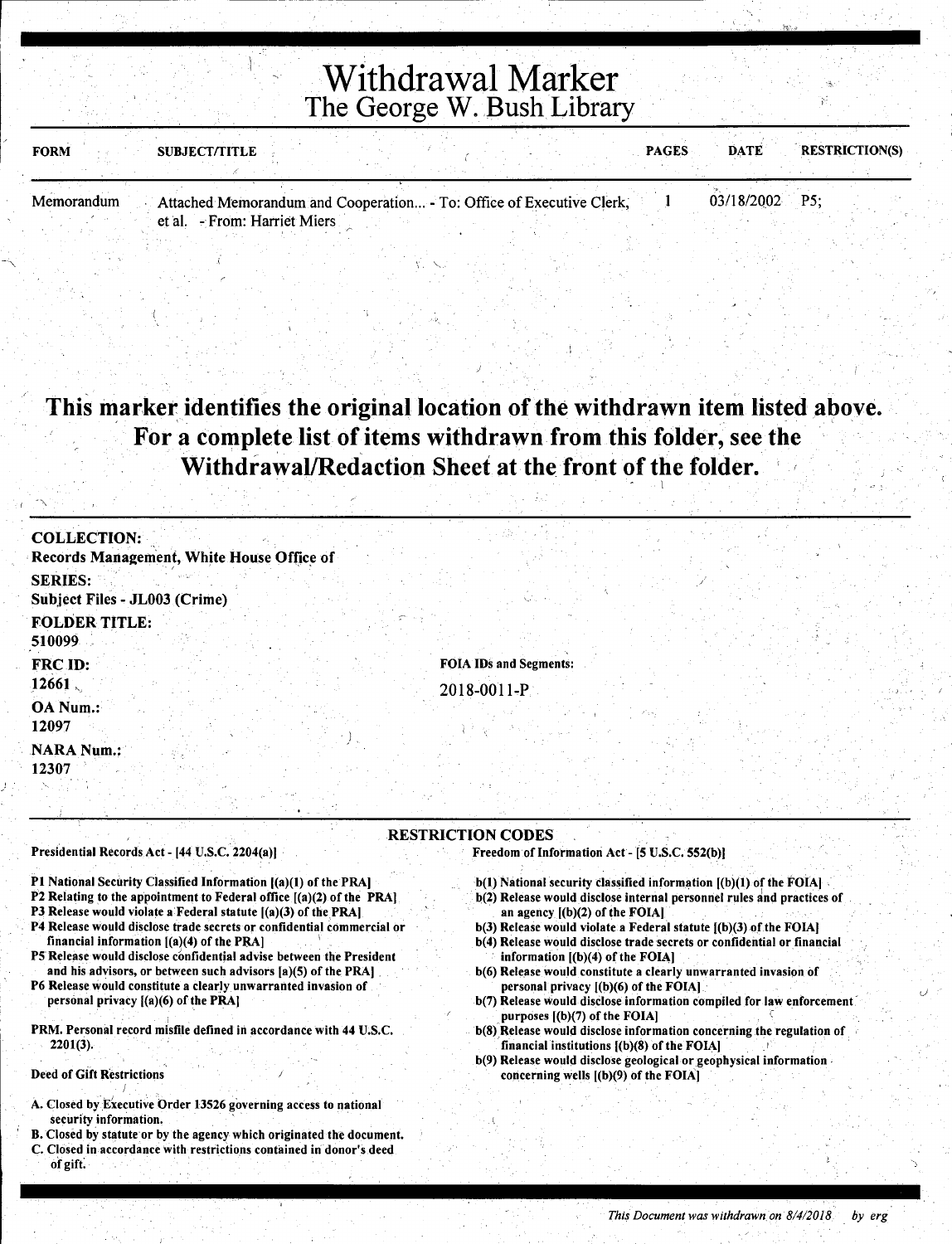| <b>FORM</b> | <b>`SUBJECT/TITLE</b>                                                |  |  | <b>PAGES</b> | <b>DATE</b>    | <b>RESTRICTION(S)</b> |  |
|-------------|----------------------------------------------------------------------|--|--|--------------|----------------|-----------------------|--|
|             |                                                                      |  |  |              |                |                       |  |
| Memorandum  | Cooperation with Department of Justice Criminal Investigation - To:  |  |  |              | 03/18/2002 P5: |                       |  |
|             | Personnel in the White House Office, et al. - From: Timothy Flanigan |  |  |              |                |                       |  |

### This marker identifies the original location of the withdrawn item listed above. For a complete list of items withdrawn from this folder, see the Withdrawal/Redaction Sheet at the front of the folder.

| <b>COLLECTION:</b>                              |                        |
|-------------------------------------------------|------------------------|
| Records Management, White House Office of       |                        |
| <b>SERIES:</b><br>Subject Files - JL003 (Crime) |                        |
| <b>FOLDER TITLE:</b><br>510099                  |                        |
| FRC ID:<br>12661                                | FOIA IDs and Segments: |
| OA Num.:<br>12097                               | 2018-0011-P            |
| <b>NARA Num.:</b><br>12307                      |                        |
|                                                 |                        |

### RESTRICTION CODES

Presidential Records Act - [44 U.S.C. 2204(a)]

- Pl National Security Classified Information [(a)(l) of the PRA]
- P2 Relating to the appointment to Federal office [(a)(2) of the PRA]
- P3 Release would violate a Federal statute [(a)(3) of the PRAJ
- P4 Release would disclose trade secrets or confidential commercial or financial information [(a)(4) of the PRA]
- P5 Release would disclose confidential advise between the President and his advisors, or between such advisors (a)(5) of the PRA]
- P6 Release would constitute a clearly unwarranted invasion of personal privacy [(a)(6) of the PRA]
- PRM. Personal record misfile defined in accordance with 44 U.S.C. 2201(3).

Deed of Gift Restrictions

1-------------- -

(

- A. Closed by Executive Order 13526 governing access to national security information.
- B. Closed by statute or by the agency which originated the document. C. Closed in accordance with restrictions contained in donor's deed of gift.
- $Freedom of Information Act [5 U.S.C. 552(b)]$ 
	- b(l) National security classified information [(b)(l) of the FOIA]
	- b(2) Release would disclose internal personnel rules and practices of an agency [(b)(2) of the FOIA] '
	- b(3) Release would violate a Federal statute [(b)(3) of the FOIA]
	- b(4) Release would disclose trade secrets or confidential or financial information  $[(b)(4)$  of the FOIA]
	- $b(6)$  Release would constitute a clearly unwarranted invasion of personal privacy [(b)(6) of the FOIA] \_
	- b(7) Release would disclose information compiled for' law enforcement purposes  $[(b)(7)$  of the FOIA]
	- b(8) Release would disclose information concerning the regulation of financial institutions [(b)(8) of the FOIA]
	- b(9) Release would disclose geologicai or geophysical information concerning wells  $[(b)(9)$  of the FOIA]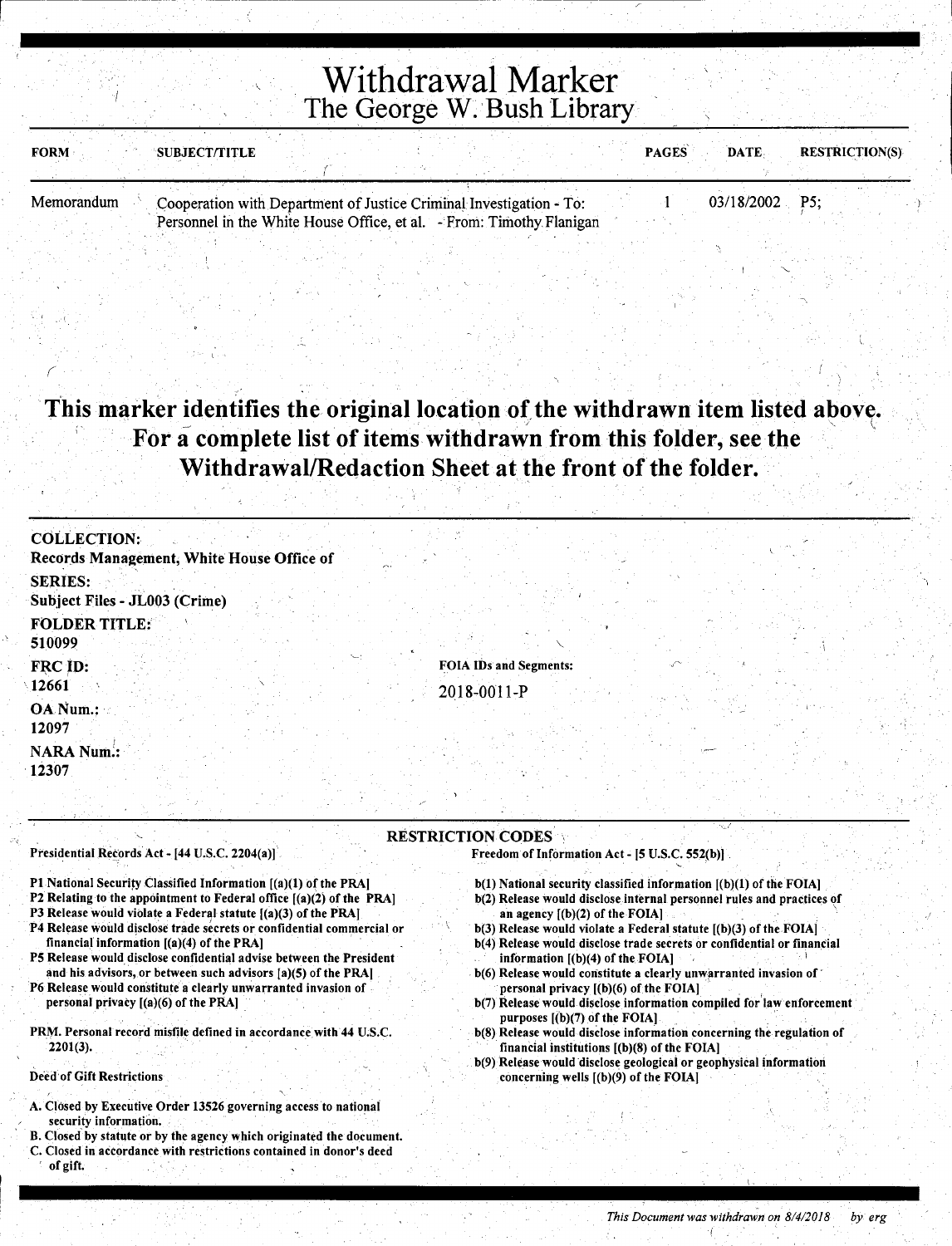| SUBJECT/TITLE<br><b>FORM</b> |  | <b>PAGES</b> | <b>DATE</b>    | <b>RESTRICTION(S)</b> |
|------------------------------|--|--------------|----------------|-----------------------|
| Form<br>Certification        |  |              | 03/20/2002 P5; |                       |
|                              |  |              |                |                       |

This marker identifies the original location of the withdrawn item listed above. For a complete list of items withdrawn from this folder, see the Withdrawal/Redaction Sheet at the front of the folder.

| <b>COLLECTION:</b>                              |                               |
|-------------------------------------------------|-------------------------------|
| Records Management, White House Office of       |                               |
| <b>SERIES:</b><br>Subject Files - JL003 (Crime) |                               |
| <b>FOLDER TITLE:</b><br>510099                  |                               |
| FRC ID:                                         | <b>FOIA IDs and Segments:</b> |
| 12661                                           | 2018-0011-P                   |
| OA Num.:<br>12097                               |                               |
| <b>NARA Num.:</b>                               |                               |
| 12307                                           |                               |

#### RESTRICTION CODES Freedom of Information Act - [5 U.S.C. 552(b)]

Presidential Records Act - [44 U.S.C. 2204(a)]

\

- P1 National Security Classified Information [(a)(1) of the PRA]
- P2 Relating to the appointment to Federal office  $[(a)(2)$  of the PRA]
- P3 Release would violate a Federal statute [(a)(3) of the PRA)
- P4 Release would disclose trade secrets or confidential commercial or financial information  $[(a)(4)$  of the PRA]
- P5 Release would disclose confidential advise between the President and his advisors, or between such advisors [a)(S) of the PRA]
- P6 Release would constitute a clearly unwarranted invasion of personal privacy [(a)(6) of the PRA]
- PRM. Personal record misfile defined in accordance with 44 U.S.C.  $2201(3)$ .

#### Deed of Gift Restrictions

- A. Closed by Executive Order 13526 governing access to national security information.
- B. Closed by statute or by the agency which originated the document. C. Closed in accordance with restrictions contained in donor's deed of gift.

b(l) National security classified information [(b)(l) of the FOIA] b(2) Release would disclose internal personnel rules and practices of an agency  $[(b)(2)$  of the FOIA]

 $\gamma$  j

- $b(3)$  Release would violate a Federal statute  $[(b)(3)$  of the FOIA]
- b(4) Release would disclose trade secrets or confidential or financial information  $[(b)(4)$  of the FOIA]
- b(6) Release would constitute a clearly unwarranted invasion of personal privacy [(b)(6) of the FOIA]
- b(7) Release would disclose information compiled for law enforcement purposes [(b)(7) of the FOIA]
- b(8) Release would disclose information concerning the regulation of financial institutions  $[(b)(8)$  of the  $FOIA]$
- b(9) Release would disclose geological or geophysical information concerning wells  $[(b)(9)$  of the FOIA]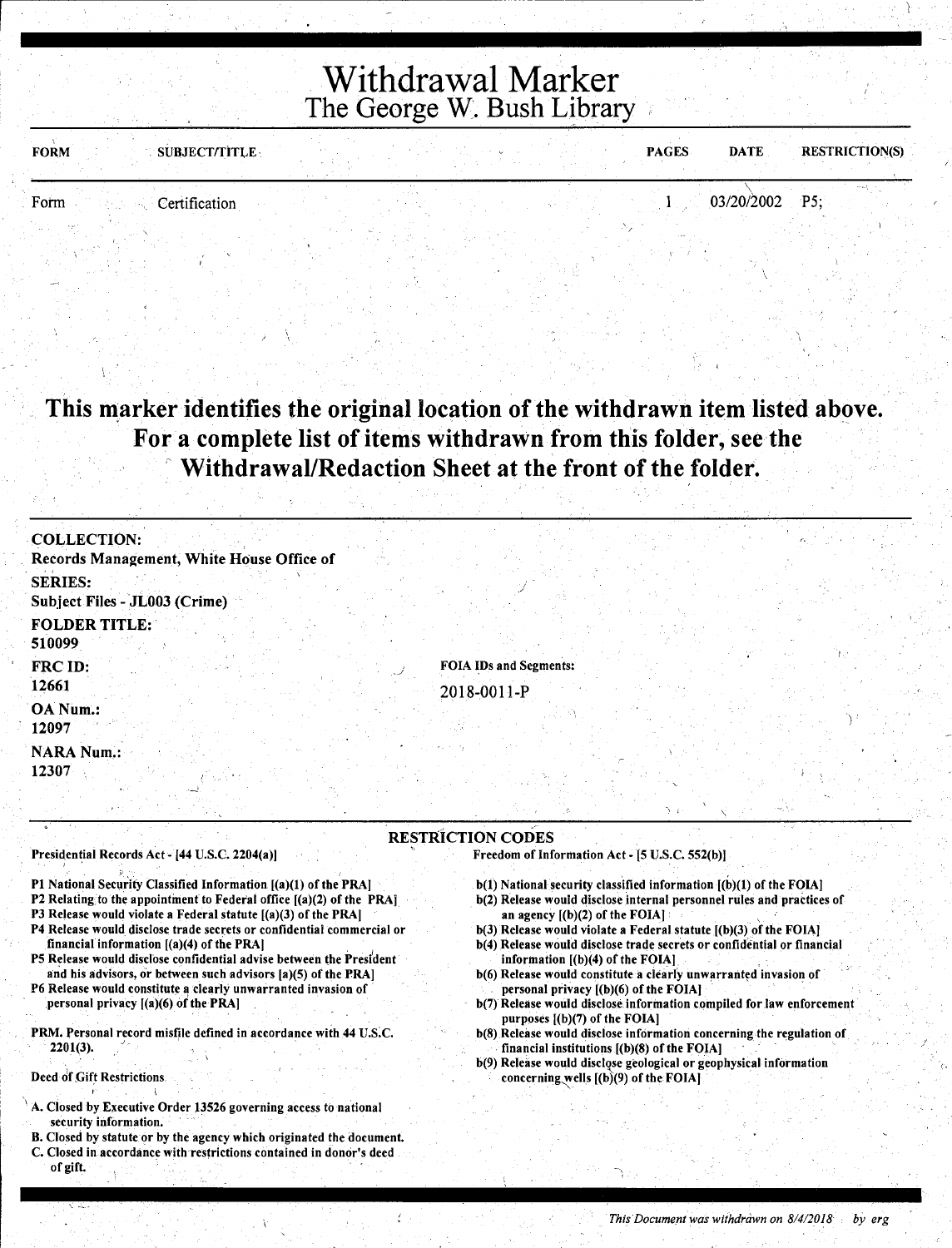| <b>FORM</b>              | <b>SUBJECT/TITLE</b> |  | <b>PAGES</b> | DATE RESTRICTION(S) |  |
|--------------------------|----------------------|--|--------------|---------------------|--|
|                          |                      |  |              |                     |  |
| Handwritten Note [Notes] |                      |  |              | 03/20/2002 P5;      |  |
|                          |                      |  |              |                     |  |

This marker identifies the original location of the withdrawn item listed above. For a complete list of items withdrawn from this folder, see the Withdrawal/Redaction Sheet at the front of the folder.

| <b>COLLECTION:</b><br>Records Management, White House Office of |                                              |
|-----------------------------------------------------------------|----------------------------------------------|
| <b>SERIES:</b><br>Subject Files - JL003 (Crime)                 |                                              |
| <b>FOLDER TITLE:</b><br>510099                                  |                                              |
| FRC ID:<br>12661                                                | <b>FOIA IDs and Segments:</b><br>2018-0011-P |
| OA Num.:<br>12097                                               |                                              |
| <b>NARA Num.:</b><br>12307                                      |                                              |

#### RESTRICTION CODES

Presidential Records Act - [44 U.S.C, 2204(a))

- Pl National Security Classified Information [(a)(l) of the PRA)
- P2 Relating to the appointment to Federal office [(a)(2) of the PRA]
- P3 Release would violate a Federal statute  $[(a)(3)$  of the PRA]
- P4 Release would disclose trade secrets or confidential commercial or financial information  $[(a)(4)$  of the PRA]
- PS Release would disclose confidential advise between the President and his advisors, or between such advisors [a)(S) of the PRA)
- P6 Release would constitute a clearly unwarranted invasion of personal privacy  $[(a)(6)$  of the PRA]
- PRM. Personal record misfile defined in accordance with 44 U.S.C.  $2201(3)$ .

Deed of Gift Restrictions

- A. Closed by Executive Order 13526 governing access to national security information.
- B. Closed by statute or by the agency which originated the document. C. Closed in accordance with restrictions contained in donor's deed of gift.
- b(1) National security classified information  $I(b)(1)$  of the FOIA) b(2) Release would disclose internal personnel rules and practices of
- an agency  $[(b)(2)$  of the FOIA]  $b(3)$  Release would violate a Federal statute  $[(b)(3)$  of the FOIA)

Freedom. of Information Act - (5 U.S.C. 552(b))

- b(4) Release would disclose trade secrets or confidential or financial information [(b)(4) of the FOIA]
- b(6) Release would constitute a clearly unwarranted invasion of personal privacy [(b)(6) of the FOIA]
- b(7) Release would disclose information compiled for law enforcement purposes  $[(b)(7)$  of the FOIA]
- b(S) Release would disclose information concerning the regulation of financial institutions  $[(b)(8)$  of the FOIA]
- b(9) Release would disclose' geological or geophysical information . concerning wells [(b)(9) of the FOIA)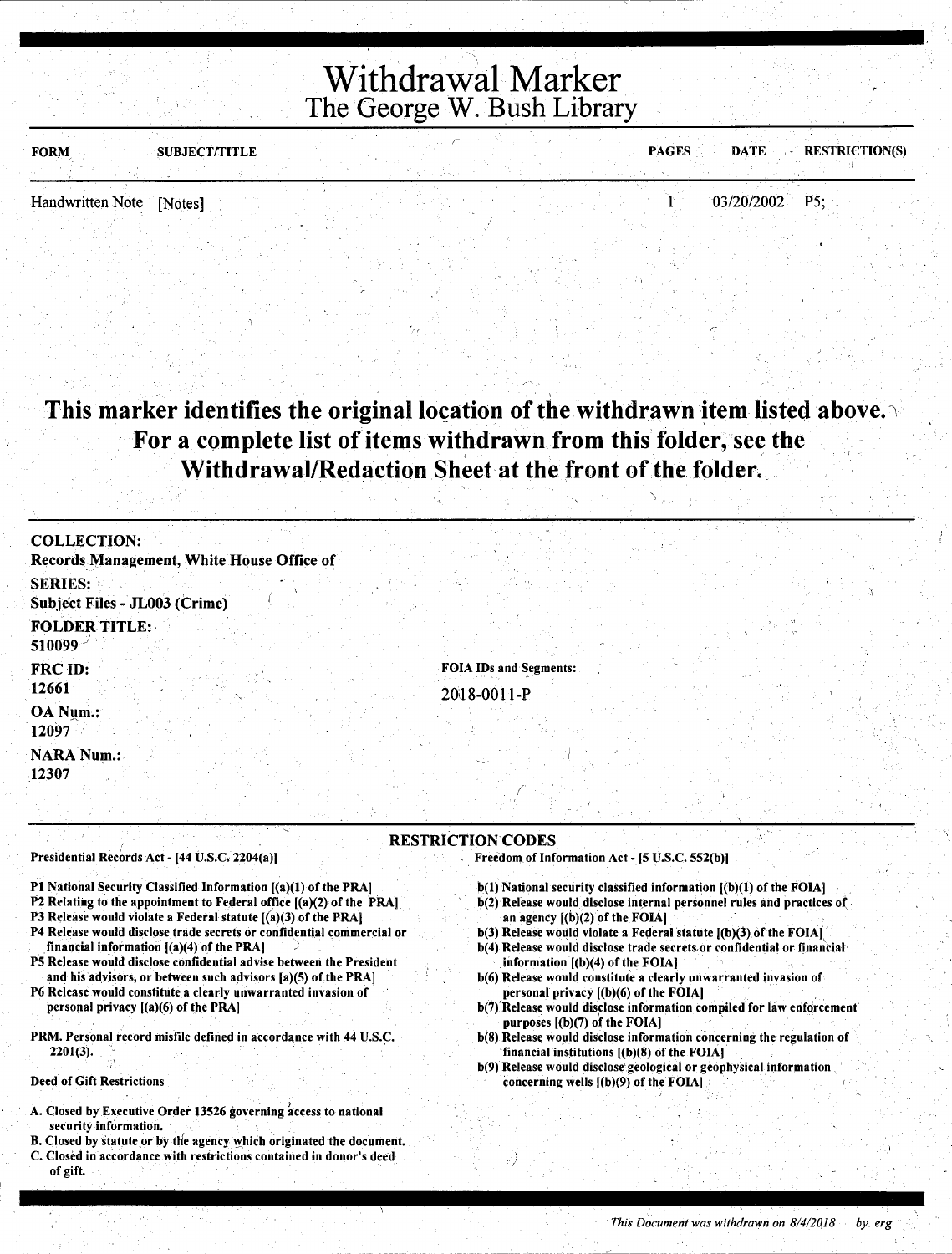| <b>FORM</b> | <b>SUBJECT/TITLE</b>                                                                                                                        | <b>PAGES</b> | <b>DATE</b> | <b>RESTRICTION(S)</b> |
|-------------|---------------------------------------------------------------------------------------------------------------------------------------------|--------------|-------------|-----------------------|
| Memorandum  | Cooperation with Department of Justice Criminal Investigation - To:<br>Personnel in the White House Office, et al. - From: Timothy Flanigan |              | 03/18/2002  | P5:                   |

### This marker identifies the original location of the withdrawn item listed above. For a complete list of items withdrawn from this folder, see the Withdrawal/Redaction Sheet at the front of the folder.

| <b>COLLECTION:</b>                              |                               |  |
|-------------------------------------------------|-------------------------------|--|
| Records Management, White House Office of       |                               |  |
| <b>SERIES:</b><br>Subject Files - JL003 (Crime) |                               |  |
| <b>FOLDER TITLE:</b><br>510099                  |                               |  |
| FRC ID:                                         | <b>FOIA IDs and Segments:</b> |  |
| 12661                                           | 2018-0011-P                   |  |
| OA Num.:<br>12097                               |                               |  |
| <b>NARA Num.:</b>                               |                               |  |
| 12307                                           |                               |  |

#### RESTRICTION CODES

Presidential Records Act - [44 U.S.C. 2204(a)]

 $\overline{\phantom{a}}$ 

- Pl National Security Classified Information [(a)(l) of the PRA]
- P2 Relating to the appointment to Federal office [(a)(2) of the PRA)
- P3 Release would violate a Federal statute [(a)(3) of the PRA]
- P4 Release would disclose trade secrets or confidential commercial or financial information [(a)(4) of the PRA]
- P5 Release would disclose confidential advise between the President and his advisors, or between such advisors [a)(5) of the PRA]
- P6 Release would constitute a clearly unwarranted invasion of personal privacy  $[(a)(6)$  of the PRA]
- PRM. Personal record misfile defined in accordance with 44 U.S.C. 2201(3).

#### Deed of Gift Restrictions

 $\frac{1}{2}$ 

r---

- A. Closed by Executive Order 13526 governing access to national security information.
- B. Closed by statute or by the agency which originated the document.
- C. Closed in accordance with restrictions contained in donor's deed of gift.
- Freedom of Information Act [5 U.S.C. 552(b)]
	- b(l) National security classified information [(b)(l) of the FOIA] b(2) Release would disclose internal personnel rules and practices of an agency  $[(b)(2)$  of the FOIA]
	- $b(3)$  Release would violate a Federal statute  $[(b)(3)$  of the FOIA]
	- b(4) Release would disclose trade secrets or confidential or financial information [(b)(4) of the FOIA]
	- b(6) Release would constitute a clearly unwarranted invasion of personal privacy [(b)(6) of the FOIA]
	- b(7) Release would disclose information compiled for law enforcement purposes [(b)(7) of the FOIAJ
	- b(8) Release would disclose information concerning the regulation of financial institutions  $[(b)(8)$  of the  $FOIA]$
	- b(9) Release would disclose geological or geophysical information concerning wells  $[(b)(9)$  of the FOIA]

(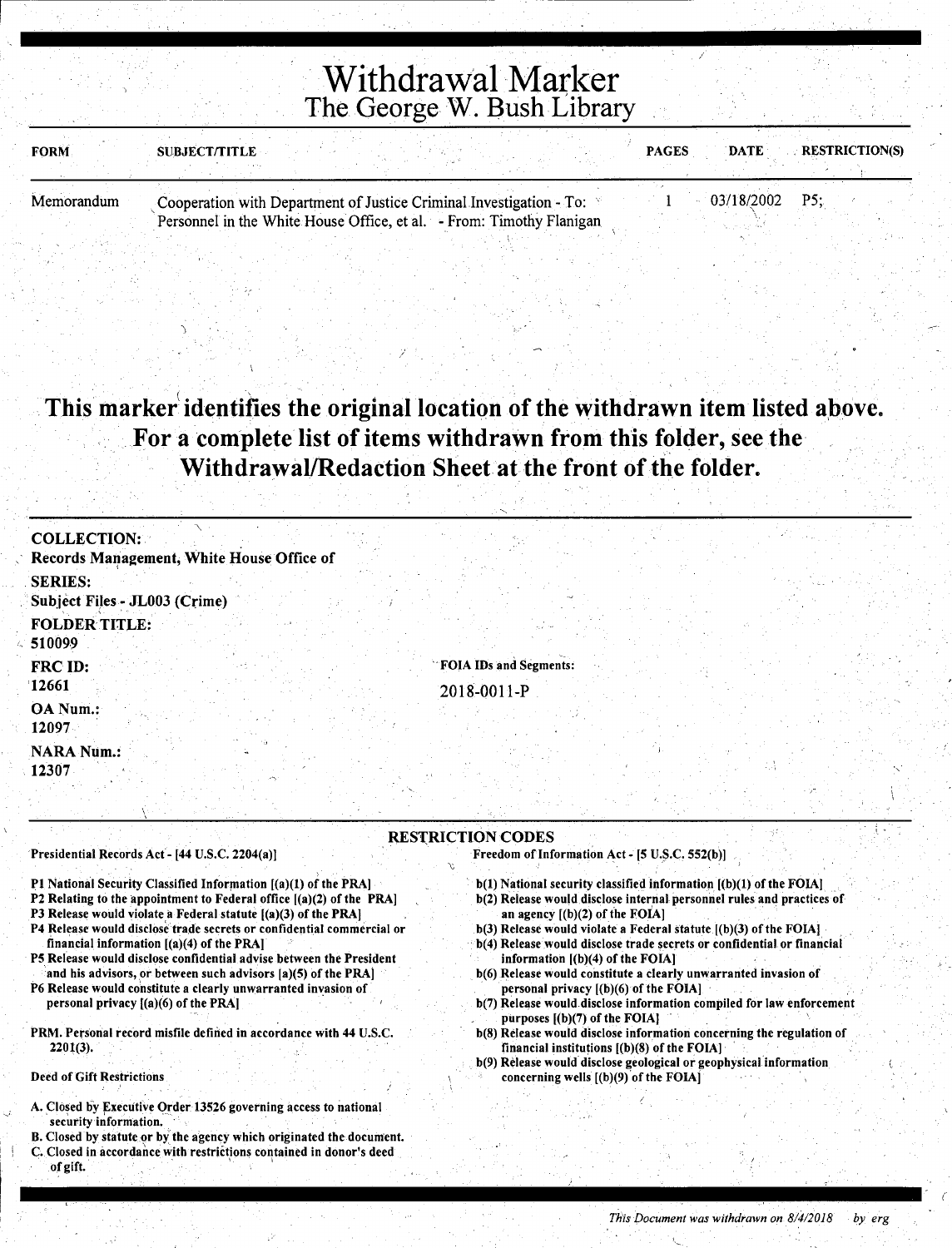| FORM  | <b>RESTRICTION(S)</b><br><b>DATE</b><br><b>PAGES</b><br><b>SUBJECT/TITLE</b>                |  |
|-------|---------------------------------------------------------------------------------------------|--|
|       |                                                                                             |  |
| Email | $03/18/2002$ P5:<br>Administrative Alert: Department of Justice Investigation - To: All WHO |  |
|       | Users, et al. - From: PostMaster                                                            |  |

### . The state of the set of the set of the set of the set of the set of the set of the set of the set of the set of the set of the set of the set of the set of the set of the set of the set of the set of the set of the set · This marker identifies the original location of the withdrawn item listed above .. For a complete list of items withdrawn from this folder, see the Withdrawal/Redaction Sheet at the front of the folder.

| <b>COLLECTION:</b><br>Records Management, White House Office of |                                              |
|-----------------------------------------------------------------|----------------------------------------------|
| <b>SERIES:</b><br>Subject Files - JL003 (Crime)                 |                                              |
| <b>FOLDER TITLE:</b><br>510099                                  |                                              |
| FRC ID:<br>12661                                                | <b>FOIA IDs and Segments:</b><br>2018-0011-P |
| OA Num.:<br>12097                                               |                                              |
| <b>NARA Num.:</b><br>12307                                      |                                              |

#### RESTRICTION CODES

Presidential Records Act - [44 U.S.C. 2204(a)]

- P1 National Security Classified Information  $I(a)(1)$  of the PRA]
- P2 Relating to the appointment to Federal office ((a)(2) of the PRA]
- P3 Release would violate a Federal statute  $[(a)(3)$  of the PRA]
- ·P4 Release would disclose trade secrets or confidential commercial or financial information [(a)(4) of the PRA]
- PS Release would disdose confidential advise between the President and his advisors, or between such advisors [a)(5) of the PRA]
- P6 Release would constitute a clearly unwarranted invasion of personal privacy [(a)(6) of the PRA]
- PRM. Personal record misfile defined in accordance with 44 U.S.C.  $2201(3)$ .

#### Deed of Gift Restrictions

- A. Closed by Executive Order 13526 governing access to national security information.
- 8. Closed by statute or by the agency which originated the document. C. Closed in accordance with restrictions contained in donor's deed of gift:
- Freedom of Information Act- (5 u;S.C. 552(b))
- $b(1)$  National security classified information  $[(b)(1)$  of the FOIA] b(2) Release would disclose internal personnel rules and practices of an agency [(b)(2) of the FOIA]
- $b(3)$  Release would violate a Federal statute  $[(b)(3)$  of the FOIA]
- b(4) Release would disclose trade secrets or confidential or financial information  $[(b)(4)$  of the FOIA]
- b(6) Release would constitute a clearly unwarranted invasion of personal privacy [(b)(6) of the FOIA]
- b(7) Release would disclose information compiled for law enforcement purposes  $[(b)(7)$  of the FOIA]
- b(8) Release would disclose information concerning the regulation of financial institutions [(b)(8) of the FOIA]
- b(9) Release would disclose geological or geophysical information concerning wells ((b)(9) of the FOIA]

I !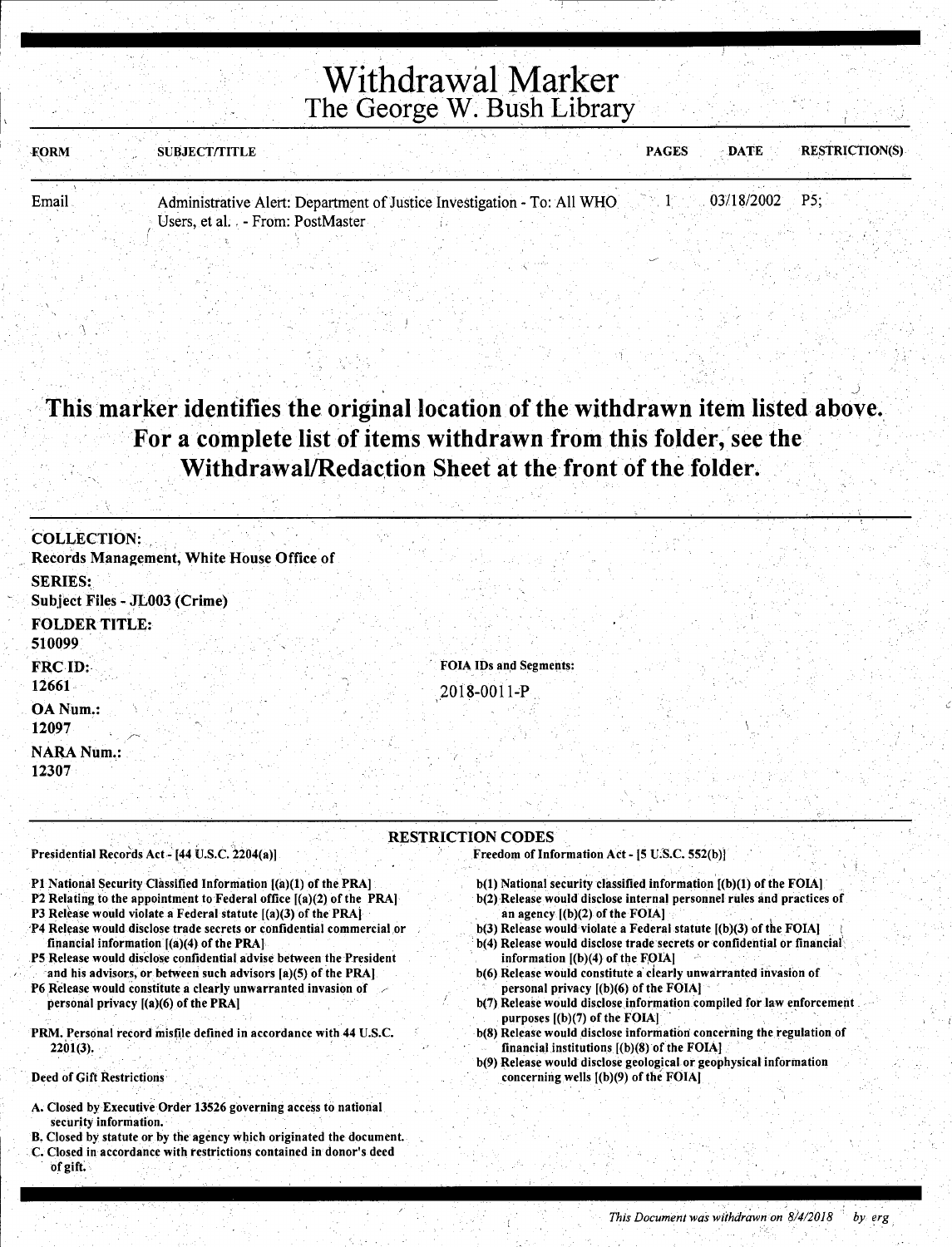| FORM  | <b>SUBJECT/TITLE</b>                                                    |  | <b>PAGES</b> | <b>RESTRICTION(S)</b><br><b>DATE</b> |  |
|-------|-------------------------------------------------------------------------|--|--------------|--------------------------------------|--|
|       |                                                                         |  |              |                                      |  |
| Email | Administrative Alert: Department of Justice Investigation - To: All WHO |  |              | $-03/18/2002$ P5:                    |  |
|       | Users, et al. - From: PostMaster                                        |  |              |                                      |  |

 $\checkmark$ 

### This marker identifies the original location of the withdrawn item listed above. For a complete list of items withdrawn from this folder, see the 'Withdrawal/Redaction Sheet at the front of the folder.

| <b>COLLECTION:</b>                              |                        |
|-------------------------------------------------|------------------------|
| Records Management, White House Office of       |                        |
| <b>SERIES:</b><br>Subject Files - JL003 (Crime) |                        |
| <b>FOLDER TITLE:</b><br>510099                  |                        |
| FRC ID:                                         | FOIA IDs and Segments: |
| 12661                                           | 2018-0011-P            |
| OA Num.:<br>12097                               |                        |
| <b>NARA Num.:</b><br>12307                      |                        |
|                                                 |                        |

#### **RESTRICTION CODES** *restriction*

Presidential Records Act - [44 U.S.C. 2204(a)]

- Pl National Security Classified Information [(a)(l) of the PRA)
- P2 Relating to the appointment to Federal office  $[(a)(2)$  of the PRA]
- P3 Release would violate a Federal statute [(a)(3) of the PRAJ
- P4 Release would disclose trade secrets or confidential commercial or financial information [(a)(4) of the PRAJ
- PS Release would disclose confidential advise between the President . and his advisors, or between such advisors [a)(S) of the PRAJ
- P6 Release would constitute a clearly unwarranted invasion of personal privacy [(a)(6) of the PRA)
- PRM. Personal record misfile defined in accordance with 44 U.S.C. 2201(3).

#### Deed of Gift Restrictions

- A. Closed by Executive Order 13526 governing access to national security information.
- B. Closed by statute or by the agency which originated the document.
- . C. Closed in accordance with restrictions contained in donor's deed of gift.
- Freedom of Information Act [5 U.S.C. 552(b)J
- b(l) National security classified information [(b)(l) of the FOIA)
- b(2) Release would disclose internal personnel rules and practices of an agency [(b)(2) of the FOIA]
- $b(3)$  Release would violate a Federal statute  $[(b)(3)$  of the FOIA]
- b(4) Release would disclose trade secrets or confidential or financial information  $[(b)(4)$  of the FOIA]
- b(6) Release would constitute a clearly unwarranted invasion of personal privacy  $[(b)(6)$  of the FOIA]
- b(7) Release would disclose information compiled for law enforcement purposes  $[(b)(7)$  of the FOIA]
- $b(8)$  Release would disclose information concerning the regulation of financial institutions [(b)(8) of the FOIAJ
- b(9) Release would disclose geological or geophysical information concerning wells [(b)(9) of the FOIA]

 $\hat{\mathcal{Q}}$  .